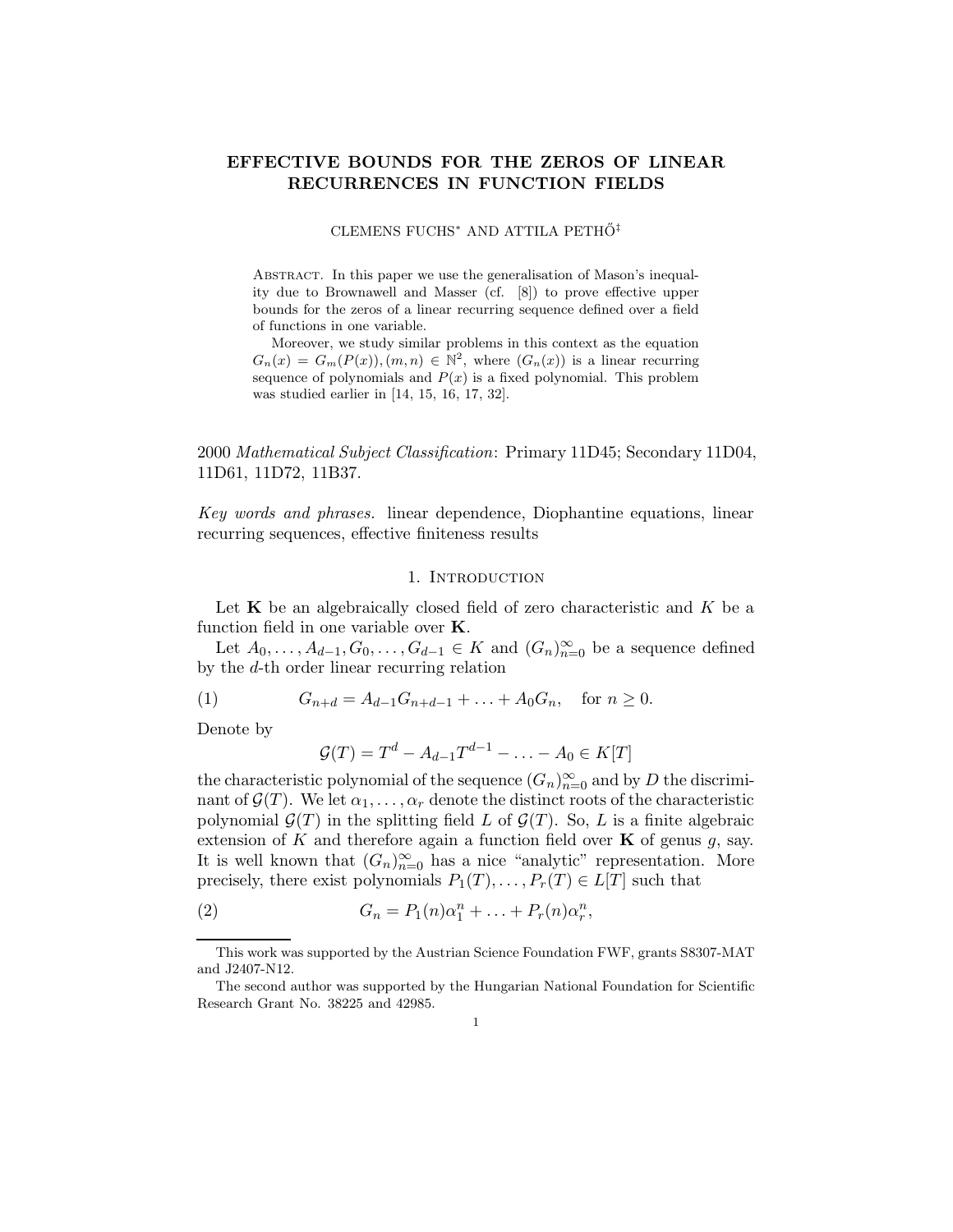holds for all  $n \geq 0$ . Assuming that  $\mathcal{G}(T)$  has no multiple roots, i.e.  $D \neq 0$ , we have that the functions  $P_i(T) = \pi_i$  are all constant for  $i = 1, \ldots, r = d$ . Then  $(G_n)_{n=0}^{\infty}$  is called a simple recurring sequence.

Many diophantine equations involving the recurrence  $(G_n)_{n=0}^{\infty}$  were studied previously. One of the most well-known problems is to estimate the number of zeros appearing in such a sequence or more generally to estimate the number of solutions of the following exponential-polynomial equation

$$
(3) \tG_n = a,
$$

where  $a \in L$  is given. We denote by  $N(a)$  the number of integers n for which (3) holds (this number is called the a-multiplicity of  $(G_n)$ ). This problem has been widely investigated (not only in the classical case of number fields as base field) (cf. [2, 4, 7, 11, 3, 12, 26, 22, 23, 25, 27, 29]). For recurrences over function fields similar results are available (see [5, 28]).

Recently, Zannier [32] considered exponential-polynomial equations in several variables and he obtained upper bounds which substantially improve the known estimates over number fields. His results imply that for a linear recurrence sequence  $(G_n)$  for which no ratio  $\alpha_i/\alpha_j, i \neq j$  lies in  $\mathbf{K}^*$  we have that there are at most

$$
\deg P_1 + \ldots + \deg P_r + \binom{r}{2}
$$

integers n such that  $G_n = 0$  with  $P_1(n) \cdots P_r(n) \neq 0$ . So, altogether we have

$$
N(0) \leq 2(\deg P_1 + \ldots + \deg P_r) + {r \choose 2}.
$$

If we additionally assume that  $\alpha_1, \ldots, \alpha_r$  are not in  $\mathbf{K}^*$ , then the same bound holds for  $N(a)$  for every  $a \in L$ . Moreover, for simple linear recurrences  $(G_n), (H_m)$  Zannier proved a good upper bound for the number of solutions of  $G_n = H_m$  and  $G_n = c H_m$ ,  $c = c(n, m) \in \mathbf{K}^*$  and he classified all possible solutions. Furthermore generalising earlier results due to the authors and Tichy [14, 15, 16], Zannier gave a good upper bound for the integer solutions  $(m, n)$  of  $G_n(x) = c G_m(P(x)), c = c(n, m) \in \mathbf{K}^*$ , where  $(G_n(x))$  is a linear recurring sequence of polynomials and  $P$  is a fixed polynomial.

However, for equations which are "truly" defined over functions fields other tools seem to give even more. In this paper we will use the Brownawell-Masser inequality to give effective upper bounds for the solutions themselves, which seems to be impossible for the classical number field case. Such results were already obtained earlier (see [20, 21]), where other problems from number theory were successfully transferred to the function field case.

The paper is organized as follows: in the next section we state and discuss our main result which will deal with K-linear dependence of certain expressions in a function field. This can be compared with the main result (Theorem 1) in [32]. In Section 3 we will discuss applications to equation (3) and we will give effective upper bounds for the solutions  $n$  of this equation. In Section 4 we will discuss applications to intersections of linear recurring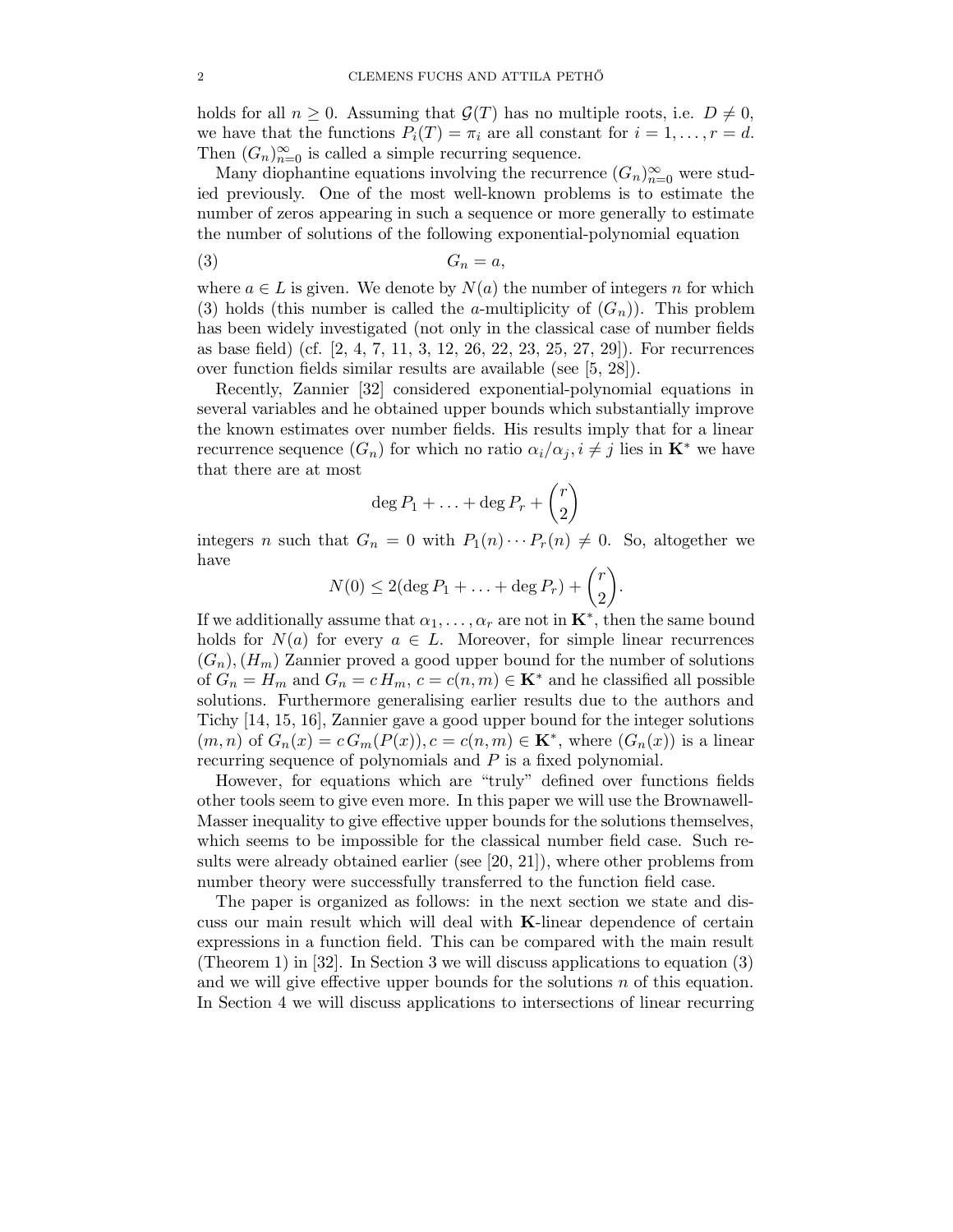sequences and we will give effective results in this case also. Section 5 is devoted to our main tool which is the Brownawell-Masser inequality. In the last three sections we will give the proofs of our results.

### 2. Main Result

As mentioned in the Introduction it is more convenient to deal with linear dependence of certain elements in a function field first rather than dealing directly with equations as (3).

We denote by H the usual projective height on  $\mathbb{P}_{n-1}(\mathbf{K})$ . For a repetition of valuations  $\nu$  and the height  $\mathcal H$  we refer to the first paragraph of Section 5. Then, our main result is the following theorem:

**Theorem 1.** Let  $\alpha_1^{(1)}$  $\alpha_{d_1}^{(1)}, \ldots, \alpha_{d_1}^{(1)}$  $\alpha_1^{(1)}, \ldots, \alpha_1^{(k)}$  $\alpha^{(k)}_1,\ldots,\alpha^{(k)}_{d_k}$  $\begin{array}{l} (k) \ d_k \ \in \ L^*, d_1, \ldots, d_k \ \geq \ 1 \ be \end{array}$ such that  $\alpha_i^{(j)}$  $\mathcal{L}_{i}^{(j)}/\alpha_{l}^{(j)} \notin \mathbf{K}^{*}$  for each  $j \in \{1, ..., k\}$  with  $d_{j} \geq 2$  and each pair of subscripts i, l with  $1 \leq i < l \leq d_j$ . Moreover, for every  $i = 1, \ldots, d_j, j = l$  $1, \ldots, k$  let  $\pi_{i1}^{(j)}$  $\frac{(j)}{i1}, \ldots, \pi \frac{(j)}{ir_i}$  $\sum_{i=1}^{(j)}$   $\in$  *L* be  $r_i$  linearly independent elements over **K**. Put

$$
d = \sum_{j=1}^{k} \sum_{i=1}^{d_j} r_i.
$$

Then for every  $(n_1, \ldots, n_k) \in \mathbb{N}^k$  such that

$$
\left\{ \pi_{il}^{(j)} \alpha_i^{(j) n_j} : l = 1, \dots, r_i, i = 1, \dots, d_j, j = 1, \dots, k \right\}
$$

is linearly dependent over  $K$ , but no proper subset of this set is linearly dependent over  $\bf{K}$ , we have

$$
n_j \leq C^{(j)} := C\left(d, g, \pi_{il}^{(j)}, \alpha_i^{(j)}; l = 1, \dots, r_i, i = 1, \dots, d_j\right),\,
$$

for all  $j \in \{1, \ldots, k\}$  with  $d_j \geq 2$ , where

 $\sqrt{ }$ 

$$
C^{(j)} := \max \left\{ 0, \max_{\substack{(i,l) \neq (u,v) \\ 1 \leq i, u \leq d_j \\ 1 \leq i, u \leq d_j}} \max_{\substack{\nu \text{with} \\ \nu(\alpha_i^{(j)}) < \nu(\alpha_u^{(j)})}} \left( \frac{-\nu(\pi_{il}^{(j)}) + \nu(\pi_{uv}^{(j)})}{\nu(\alpha_i^{(j)}) - \nu(\alpha_u^{(j)})} \right), \right. \\ \left. \frac{1}{\max_{\substack{i \neq u \\ 1 \leq i, u \leq d_j}} \mathcal{H} \left( \alpha_i^{(j)}, \alpha_u^{(j)} \right)} \cdot \left[ \frac{(d-1)(d-2)}{2} \left( \left( \sum_{\substack{\nu \text{with} \\ \nu(\alpha_i^{(j)}) \neq 0 \\ \nu(\pi_{il}^{(j)}) \neq 0}} 1 \right) + 2g - 2 \right) + \max_{\substack{(i,l) \neq (u,v) \\ \nu(\pi_{il}^{(j)}) \neq 0}} \nu(\frac{\pi_{il}}{\pi_{uv}^{(j)}}) \right\} \right\},
$$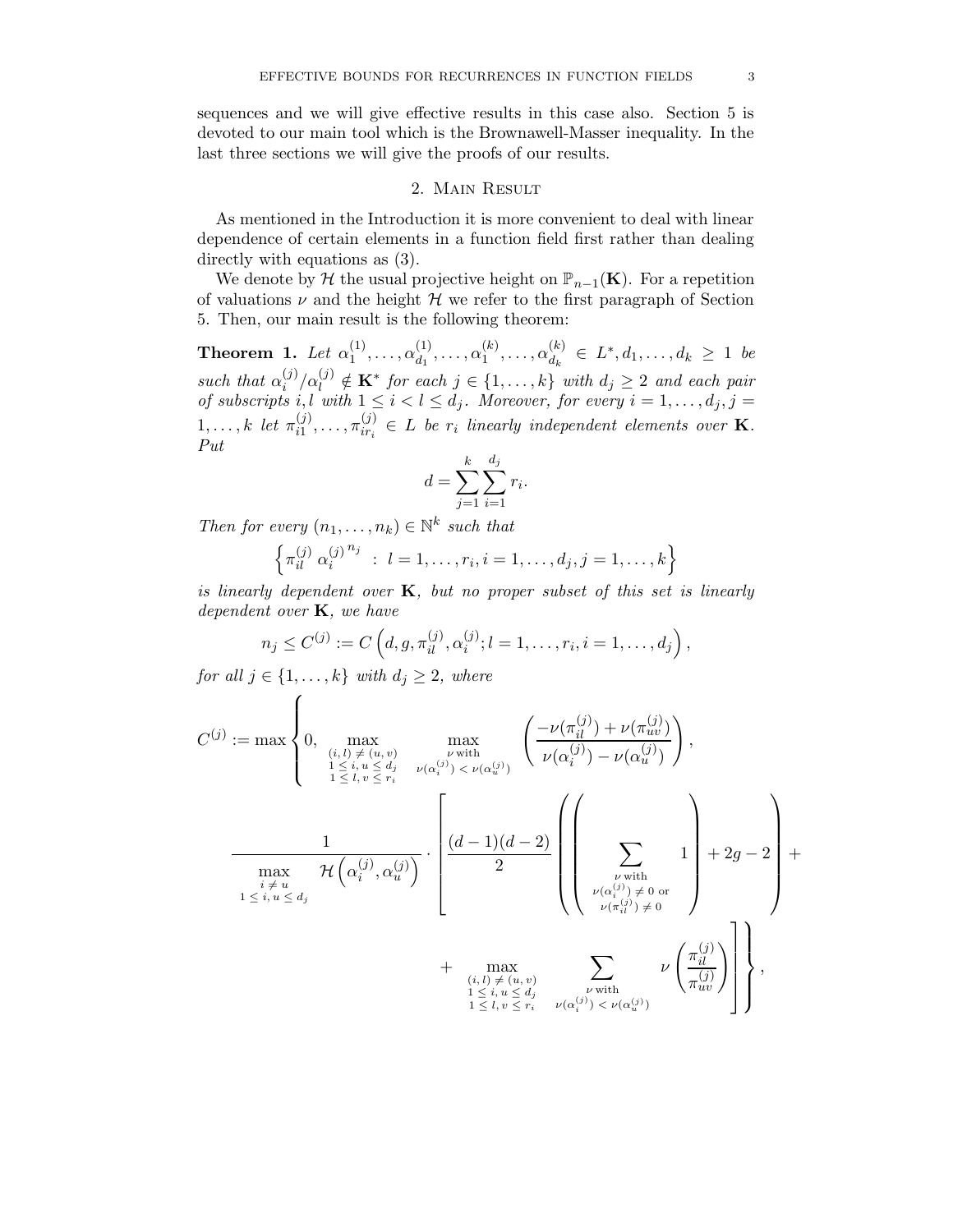where the maximum is/the sums are taken over all absolute values  $\nu$  of the function field  $L/K$ , respectively.

The upper bound in the theorem is quite involved. Some remarks are in order.

Remark 1. Let us remark that the above upper bound is sharp. For example, it is clear that two elements  $\pi_1 \alpha_1^n, \pi_2 \alpha_2^n$  with  $\pi_1, \pi_2, \alpha_1, \alpha_2 \in L^*$ and  $\alpha_1/\alpha_2 \notin K^*$  are linearly dependent for at most one n. This n is given by

$$
n = \frac{-\nu(\pi_1) + \nu(\pi_2)}{\nu(\alpha_1) - \nu(\alpha_2)},
$$

for every absolute value  $\nu$  where the denominator is not zero. But this value is exactly  $C(d, g, \pi_1, \pi_2, \alpha_1, \alpha_2)$  from Theorem 1.

**Remark 2.** The constants  $C^{(j)}$   $(j = 1, ..., k, d_j \ge 2)$  are well-defined. Indeed, for each  $j$  under consideration there are pairs of subscripts  $i, l$  with  $1 \leq i < l \leq d_j$ , and for each such pair we have

$$
\mathcal{H}\left(\alpha_i^{(j)}, \alpha_l^{(j)}\right) = \mathcal{H}\left(\frac{\alpha_i^{(j)}}{\alpha_l^{(j)}}\right) > 0
$$

since  $\alpha_i^{(j)}$  $i^{(j)}/\alpha_l^{(j)}$  does not lie in **K**<sup>\*</sup>.

**Remark 3.** In the special situation when the  $\pi_{il}^{(j)}$  are all equal to 1 the upper bound becomes much easier. Assume that  $d_1, \ldots, d_k \geq 2$ . In this situation we can show that if for  $(n_1, \ldots, n_k) \in \mathbb{N}^k$  the set

$$
\left\{ \alpha_1^{(1)}^{n_1}, \ldots, \alpha_{d_1}^{(1)}^{n_1}, \ldots, \alpha_1^{(k)}^{n_k}, \ldots, \alpha_{d_k}^{(k)}^{n_k} \right\}
$$

is linearly dependent over  $K$ , but no proper subset is linearly dependent over  $K$ , then

$$
\max\{n_1, \ldots, n_k\} \le \frac{\frac{(d-1)(d-2)}{2}(s+2g-2)}{\max_{j=1,\ldots,k} \mathcal{H}\left(\alpha_i^{(j)} : i=1,\ldots,d_j\right)},
$$

where s is the number of zeros and poles of the  $\alpha_i^{(j)}$  $i^{\prime\prime}$  and

$$
d = \sum_{i=1}^{k} d_i.
$$

In fact we can prove the following upper bound, which of course is no longer sharp: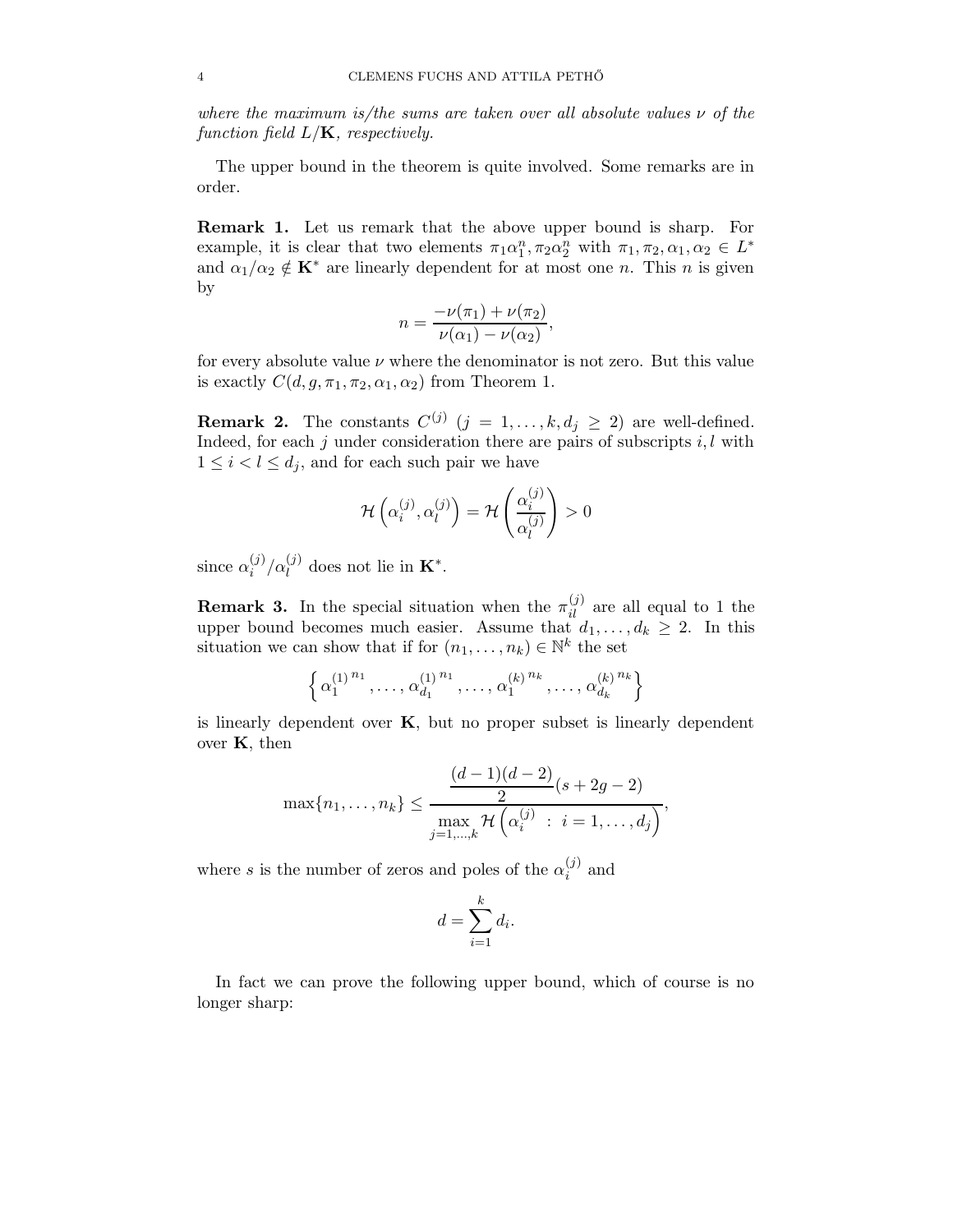**Corollary 1.** Let  $d_1, \ldots, d_k \geq 2$ . Then, in the situation of Theorem 1 we have:

$$
\max\{n_1, \dots, n_k\} \le \tilde{C} :=
$$
  
\n
$$
\mathcal{H}\left(\pi_{il}^{(j)} : l = 1, \dots, r_i, i = 1, \dots, d_j, j = 1, \dots, k\right) +
$$
  
\n
$$
\max\left\{\frac{(d-1)(d-2)}{2}(s+2g-2), 0\right\},
$$

where s is the number of zeros and poles of the  $\pi_{il}^{(j)}, \alpha_i^{(j)}$  $i^{(j)}$  for  $l = 1, \ldots, r_i, i =$  $1, \ldots, d_j, j = 1, \ldots, k \text{ and }$ 

$$
d = \sum_{j=1}^{k} \sum_{i=1}^{d_j} r_i.
$$

We also want to mention that the dependency on the coefficients  $\pi_{il}^{(j)}$ il clearly cannot be removed as the following example shows: in the function field  $\mathbb{C}(x)$  the set

$$
\{1, x^n\}
$$

is linearly dependent over  $\mathbb C$  only for  $n = 0$ , whereas the set

$$
\{1, x^{-n_0}x^n\}
$$

for an arbitrary integer  $n_0 \in \mathbb{N}$  is linearly dependent over  $\mathbb C$  only for  $n = n_0$ . This shows that depending on the coefficient the size of the (only) solution can be arbitrarily large.

Now we turn our discussion to the case of linear recurring sequences in function fields.

## 3. Applications to the multiplicity of linear recurring sequences

In this section we want to give effective upper bounds for the solutions of the equation  $G_n = 0$  and  $G_n \in \mathbf{K}$ , where  $G_n$  is a linear recurring sequence in a function field. The big unanswered question of course is whether this is possible for linear recurring sequences in number fields.

Corollary 2. Let  $\alpha_1, \ldots, \alpha_r \in L^*$  and  $P_1, \ldots, P_r \in L[T]$ . Assume that for all  $i \neq j$  no ratio  $\alpha_i/\alpha_j$  lies in  $\mathbf{K}^*$ . Then there exists an effectively computable constant  $C_1$  such that for all  $n \in \mathbb{N}$  with

$$
G_n = P_1(n)\alpha_1^n + \ldots + P_r(n)\alpha_r^n = 0
$$

we have

 $n \leq C_1$ .

Of course this upper bound depends on all data which is given. Especially, it also depends on  $L$  (for instance one has to consider those  $n$  for which  $P_1(n), \ldots, P_r(n)$  are all 0). For the effectivity to make sense the field L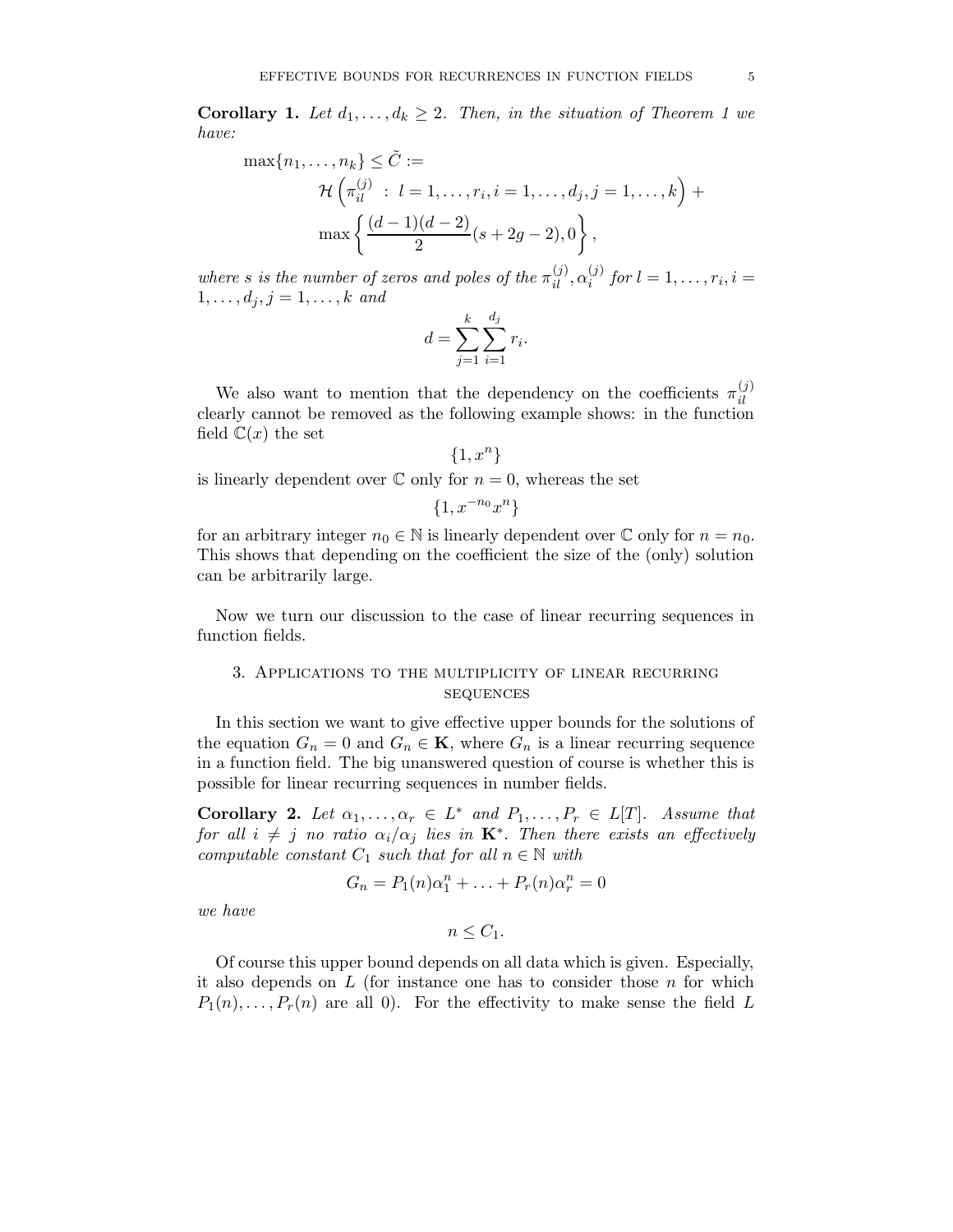must therefore be defined in such a way that each element of L can be represented by a finite string of integers. This applies also to the effective bounds appearing in the corollaries below.

Moreover, in the same way as at the end of the last section it is easy to give examples which show that the upper bound clearly depends on the polynomials  $P_1, \ldots, P_r$ , e.g. look at

$$
G_n = x^n - 1 = 0
$$
 and  $G_n = x^{-n_0}x^n - 1 = 0$ 

with  $n_0 \in \mathbb{N}$ .

Remark 4. In special cases it is possible to give quite a simple explicit formula for the bound  $C_1$ . For example assume that  $(G_n)$  is a simple recurring sequence of polynomials (where  $A_1, \ldots, A_d, G_0, \ldots, G_{d-1} \in \mathbf{K}[x]$ ) and let  $R = R_d(A_1, \ldots, A_d, G_0, \ldots, G_{d-1}) \in \mathbb{Q}[A_1, \ldots, A_d, G_0, \ldots, G_{d-1}]$  be as introduced in [16, p. 4660], which was

$$
R = \prod_{j=1}^{d} \pi_j \alpha_j \prod_{\substack{i=1 \\ i \neq j}}^{d} (\alpha_i - \alpha_j).
$$

Moreover, we assume that  $gcd(R, D) = 1$ , then  $G_n = 0$  implies

$$
n \leq \mathcal{H}(\pi_1,\ldots,\pi_d) + d^{3d^2}(\deg R + \deg A_0 + 1)
$$

where D is the discriminant of  $\mathcal{G}[T]$ . This immediately follows from Corollary 1, together with the same ideas from the proofs of [16, Lemma 6.1] and [16, Lemma 6.2].

The method of proof even gives more. The following result is also a corollary of Theorem 1.

**Corollary 3.** Let  $\alpha_1, \ldots, \alpha_r \in L^*$  and  $P_1, \ldots, P_r \in L[T]$ . Assume that no  $\alpha_i$  and no ratio  $\alpha_i/\alpha_j$ ,  $i \neq j$  lies in  $\mathbf{K}^*$ . Then there exists an effectively computable constant  $C_2$  such that for all  $n \in \mathbb{N}$  with

$$
G_n = P_1(n)\alpha_1^n + \ldots + P_r(n)\alpha_r^n \in \mathbf{K}
$$

we have

$$
n \leq C_2.
$$

This corollary gives an effective upper bound for the solutions of the equation  $G_n = a$  for given  $a \in \mathbf{K}$ , which is independent of a. Let us mention that we can also give effective upper bounds for the solutions of  $G_n = a$  for every  $a \in L$  by applying Corollary 2 with  $\alpha_{r+1} = 1, P_{r+1}(T) = -a$ .

#### 4. Intersection of linear recurring sequences

In this section we come to equations of the type  $G_n = H_m$ , where  $(G_n), (H_m)$  are linear recurring sequences in the function field L. We will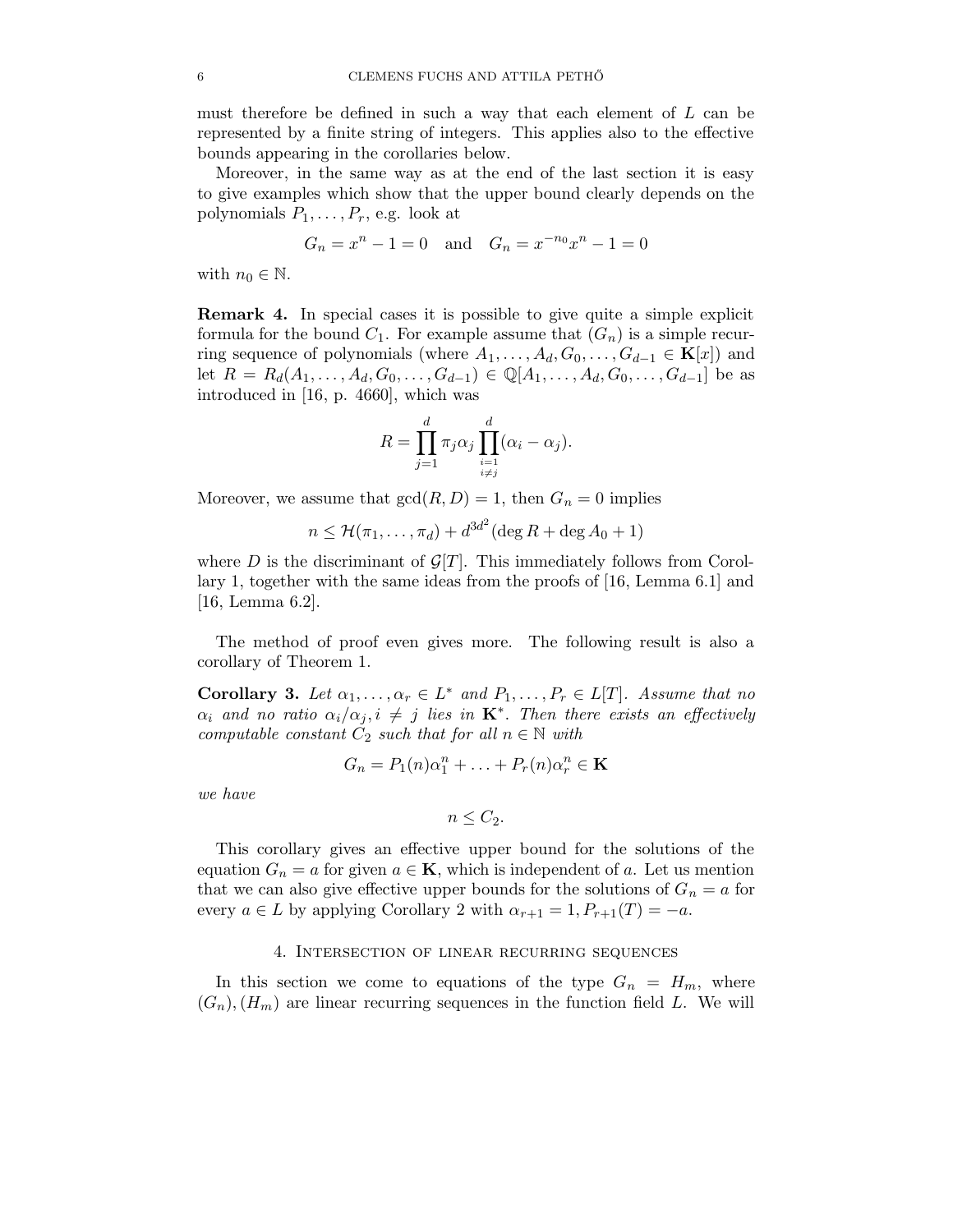always assume that the recurring sequences are simple, i.e.

$$
G_n = a_1 \alpha_1^n + \dots + a_p \alpha_p^n,
$$
  
\n
$$
H_m = b_1 \beta_1^m + \dots + b_q \beta_q^m,
$$

with  $p, q \ge 1$  and  $a_i, b_j, \alpha_i, \beta_j \in L^*$  for  $i = 1, \ldots, p, j = 1, \ldots, q$ .

In the classical number field case such equations were investigated by Laurent [18, 19] and Schlickewei and Schmidt [24]. Quantitative results for function fields were already obtained by Zannier in [32]. He proved that there are at most  $\binom{p+q}{2}$  $\left(\begin{matrix}+q\\2\end{matrix}\right)^3$  solutions  $(m, n) \in \mathbb{Z}^2$  with  $G_n = H_m$  or  $G_n = c H_m, c = c(n, m) \in \mathbf{K}^*$ , unless there are infinitely many solutions coming from a trivial identity. We will give effective analogues of these results.

**Corollary 4.** Assume that no  $\alpha_i$  or  $\beta_j$  and no ratio  $\alpha_i/\alpha_j$  or  $\beta_i/\beta_j, i \neq j$ lies in  $K^*$ . Then there exists an effectively computable constant  $C_3$  such that for all  $(n,m) \in \mathbb{N}^2$  with  $G_n = H_m$  we have

$$
\max\{n, m\} \le C_3,
$$

unless there are integers  $n_0, m_0, r, s$  with  $rs \neq 0$  such that the pairs  $(a_i \alpha_i^{n_0}, \alpha_i^r)$ coincide in some order with the pairs  $(b_i \beta_i^{m_0}, \beta_i^s)$ . In this case we have infinitely many solutions.

It would be interesting to generalize this result to the equation

 $(4)$  G  $G_{n_1}^{(1)}+G_{n_2}^{(2)}+\ldots+G_{n_k}^{(k)}=0,$ 

where  $G_n^{(1)}, \ldots, G_n^{(k)}$  are simple linear recurring sequences in the function field L. This is interesting in view of a conjecture due to Cerlienco, Mignotte and Piras [7], which says that (in the classical number field case) there are a k and linear recurring sequences as above such that the algorithmic (i.e. effective) solvability of equation (4) in integers  $(n_1, \ldots, n_k) \in \mathbb{N}^k$  is undecidable. The above corollary disproves this conjecture for two simple linear recurring sequences in a function field.

The next corollary is an effective version of [32, Corollary 2(b)]. We will apply it to a more special problem below.

**Corollary 5.** Assume that no  $\alpha_i$  or  $\beta_j$  and no ratio  $\alpha_i/\alpha_j$  or  $\beta_i/\beta_j$ ,  $i \neq j$ lies in  $K^*$ . Then there exists an effectively computable constant  $C_4$  such that for all  $(n, m) \in \mathbb{N}^2$  with  $G_n = c \ddot{H_m}, c = c(n, m) \in \mathbf{K}^*$  we have

$$
\max\{n, m\} \le C_4,
$$

unless there are integers  $n_0, m_0, r, s$  with  $rs \neq 0$  and elements  $\xi, \eta \in \mathbf{K}^*$  such that the pairs  $(a_i \alpha_i^{n_0}, \alpha_i^r)$  coincide in some order with the pairs  $(\eta b_i \beta_i^{m_0}, \xi \beta_i^s)$ . In this case we have infinitely many solutions.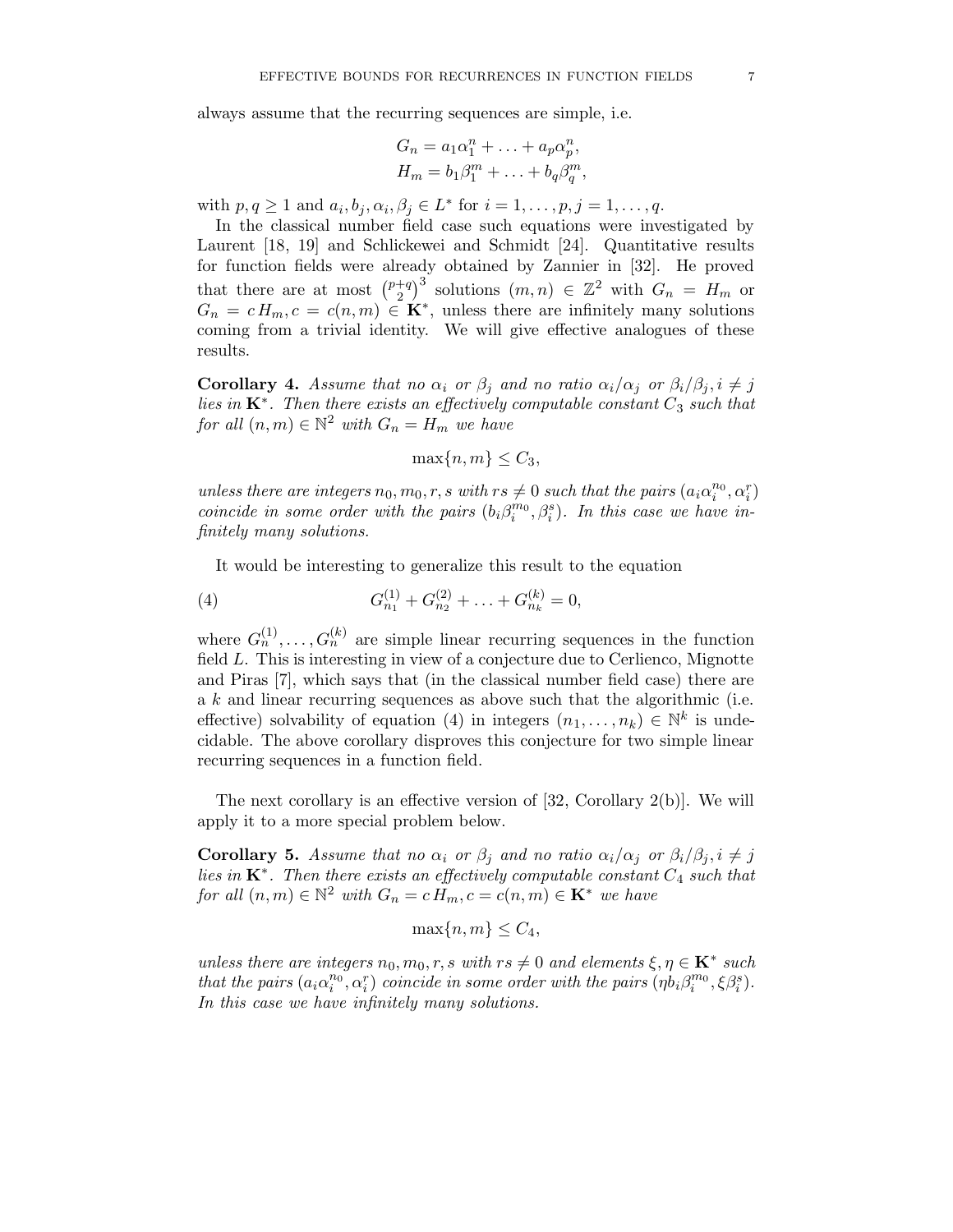As announced above we will apply this to a problem investigated earlier in [14, 15, 16, 32]. Let  $A_0(x),..., A_d(x) \in \mathbf{K}[x]$  and let  $(G_n(x))$  be a linear recurring sequence of polynomials defined by

$$
G_{n+d}(x) = A_d(x)G_{n+d-1}(x) + \ldots + A_0(x)G_n(x), \quad n \in \mathbb{N}.
$$

Assuming the corresponding characteristic polynomial has only simple roots we get

$$
G_n(x) = a_1 \alpha_1^n + \ldots + a_d \alpha_d^n,
$$

where  $a_i \in L$  and L is the splitting field of  $\mathcal{G}(T)$ . Furthermore, let  $P(x) \in$  ${\bf K}[x]$ . We study the intersection of the sequences  $G_n(x)$  and  $G_n(P(x))$ . This problem is motivated e.g. by the Chebyshev polynomials  $(T_n(x))$  given by  $T_n(x) = \cos(n \arccos x)$  and which satisfy

$$
T_{np}(x) = T_n(T_p(x)).
$$

We have the following result which is an effective analogue of [32, Corollary] 4].

**Corollary 6.** Suppose that deg  $P \geq 2$  and that no  $\alpha_i$  and no ratio  $\alpha_i/\alpha_j$ ,  $i \neq j$ j lies in K. Then there is an effectively computable constant  $C_5$  such that, if there are only finitely many solutions  $(n, m) \in \mathbb{N}^2$  for

$$
G_n(x) = c G_m(P(x)), \quad c = c(n,m) \in \mathbf{K}^*,
$$

then

$$
\max\{n, m\} \le C_5.
$$

We remark that since this follows immediately from Corollary 5 the characterisation of the cases when the equation has infinitely many solutions stays as it was obtained by Zannier in [32]. Such solutions come from a trivial identity which essentially can appear only when either  $G_n(x) = T_n(x)$ and  $P(x) = T_p(x)$  (as already mentioned above; the so-called Chebyshev case) or  $G_n(x) = x^n$  and  $P(x) = x^p$  (the cyclic case). For details we refer to [32, pp. 4-5].

### 5. The Brownawell-Masser inequality

Let us begin by recalling the definitions of the discrete valuations on the field  $\mathbf{K}(x)$  where x is transcendental over **K**. For  $\xi \in \mathbf{K}$  define the valuation  $\nu_{\xi}$  such that for  $Q \in \mathbf{K}(x)$  we have  $Q(x) = (x - \xi)^{\nu_{\xi}(Q)} A(x)/B(x)$ , where A, B are polynomials with  $A(\xi)B(\xi) \neq 0$ . Further, for  $Q' = A/B$  with  $A, B \in \mathbf{K}[x]$ , we put deg  $Q := \deg A - \deg B$ ; thus  $\nu_{\infty} := -\deg$  is a discrete valuation on  $\mathbf{K}(x)$ . These are all discrete valuations on  $\mathbf{K}(x)$ . Now let L be a finite extension of  $\mathbf{K}(x)$ . Each of the valuations  $\nu_{\xi}$ ,  $\nu_{\infty}$  can be extended in at most  $[L: \mathbf{K}(x)] =: d$  ways to a discrete valuation on L and in this way one obtains all discrete valuations on L (normalized so that  $\nu(L^*) = \mathbb{Z}$ ). A valuation on L is called finite if it extends  $\nu_{\xi}$  for some  $\xi \in \mathbf{K}$  and infinite if it extends  $\nu_{\infty}$ .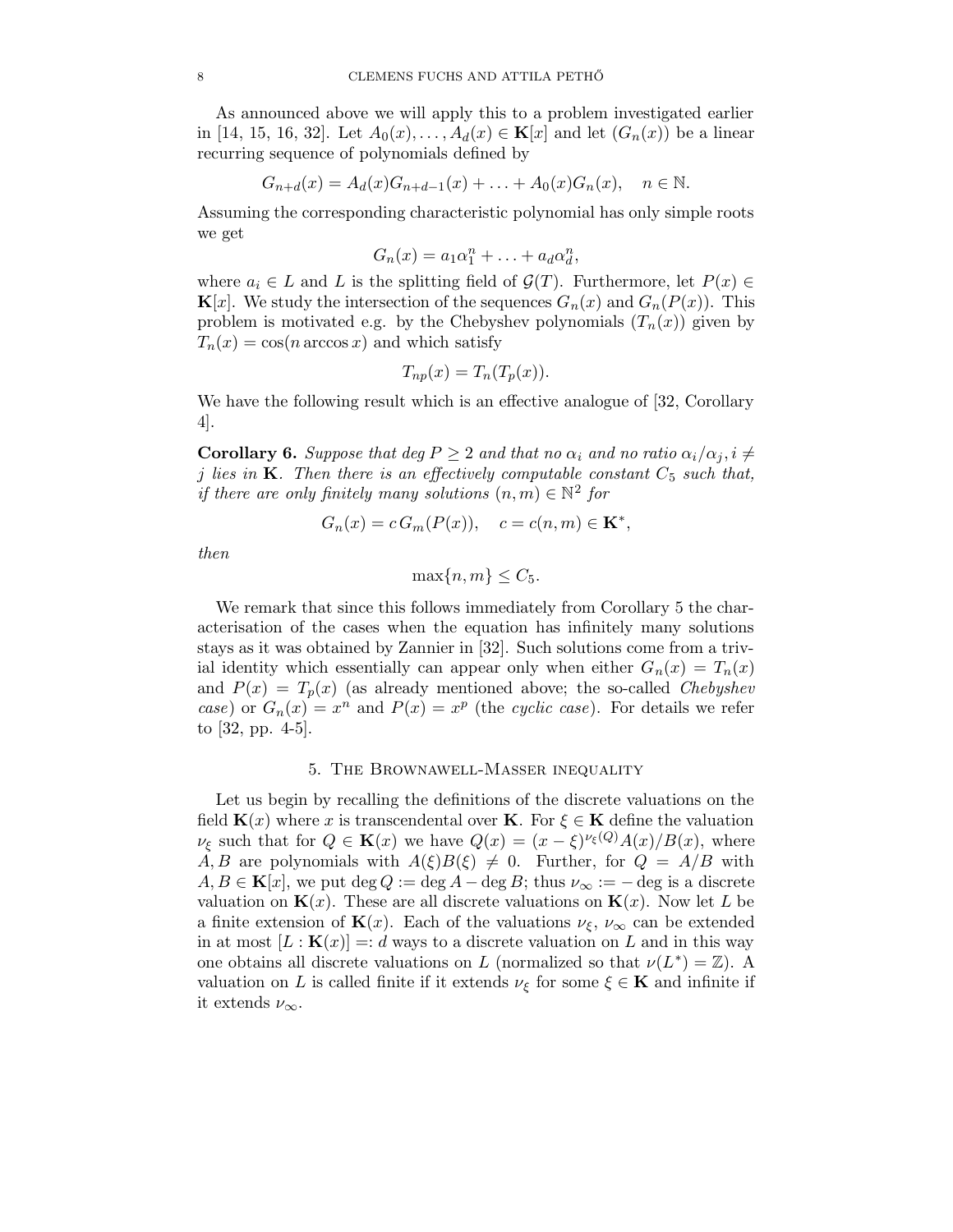We need the following generalization of the degree from  $K[x]$  to L. We define the *projective height* of  $u_1, \ldots, u_n \in L, n \geq 2$  not all zero, as usual by

$$
\mathcal{H}(u_1,\ldots,u_n):=-\sum_{\nu}\min\{\nu(u_1),\ldots,\nu(u_n)\},\,
$$

where  $\nu$  runs over all places of  $L/K$ . Observe that by the product formula this is really a height on  $\mathbb{P}_{n-1}(\mathbf{K})$ . For a single element  $f \in L$  we define

$$
\mathcal{H}(f) := \mathcal{H}(1, f) = -\sum_{\nu} \min\{0, \nu(f)\},
$$

where the sum is taken over all valuations on L; thus for  $f \in K(x)$  the height  $\mathcal{H}(f)$  is just the number of poles of f counted according to multiplicity. We note that if f lies in  $\mathbf{K}[x]$  then  $\mathcal{H}(f) = d \deg f$ . Moreover, it is easy to see that we have

$$
\mathcal{H}(u_1,\ldots,u_n,1)\geq \max_{i=1,\ldots,n}\{\mathcal{H}(u_i)\}.
$$

Let  $S$  be a set of absolute values of  $L$  containing all infinite ones. Then  $f \in L$  is called an S-unit, if  $\nu(f) = 0$  for all  $\nu \notin S$ .

Now we are able to state the following theorem, which gives an effective finiteness result for the solutions of a so-called S-unit equation over function fields, which is a generalisation of a result due to Mason (see [20, 21]) and which was proved by Brownawell and Masser in [8]. Let us remark that the same result was independently obtained (but not stated explicitly) by Voloch in [30]. We mention that Mason [20] used his result to solve effectively certain classical Diophantine equations over function fields.

**Theorem 2** (Brownawell and Masser). Let  $u_1, \ldots, u_n \in L$  ( $n \geq 3$ ) be such that  $u_1 + \ldots + u_n = 0$  but no proper nonempty subset of the  $u_i$ 's is made of elements linearly dependent over K. Then

$$
\mathcal{H}(u_1,\ldots,u_n) \le \frac{(n-1)(n-2)}{2}(\#S+2g-2),
$$

where  $S$  is the set of places of  $L$  where some  $u_i$  is not a unit.

Let us note that this bound varies only as a linear function in  $\#S$  and g and as a quadratic function in  $n$  in contrast with the exponential bounds for the classical case obtained by Bugeaud and Győry [6] for  $n = 2$ . Moreover, for  $n > 2$  no effective results for the S-unit equation over number fields is known. The best results concern the number of solutions of such an equation (cf. [11]). The most recent result in this context is due to Evertse, Schlickewei and Schmidt [12] and it generalises earlier results (see [11]) to arbitrary fields of characteristic zero. This shows that the fundamental inequality due to Brownawell and Masser which is the function field analog of Baker's method of linear forms in logarithms (cf. [1]) is very sharp.

We mention that there exist results for the number of subspaces in which all solutions (which do not contain **K**-linearly dependent subsets) of an  $S$ unit equation over function fields lie: earlier results can be found in  $[9, 10]$ ,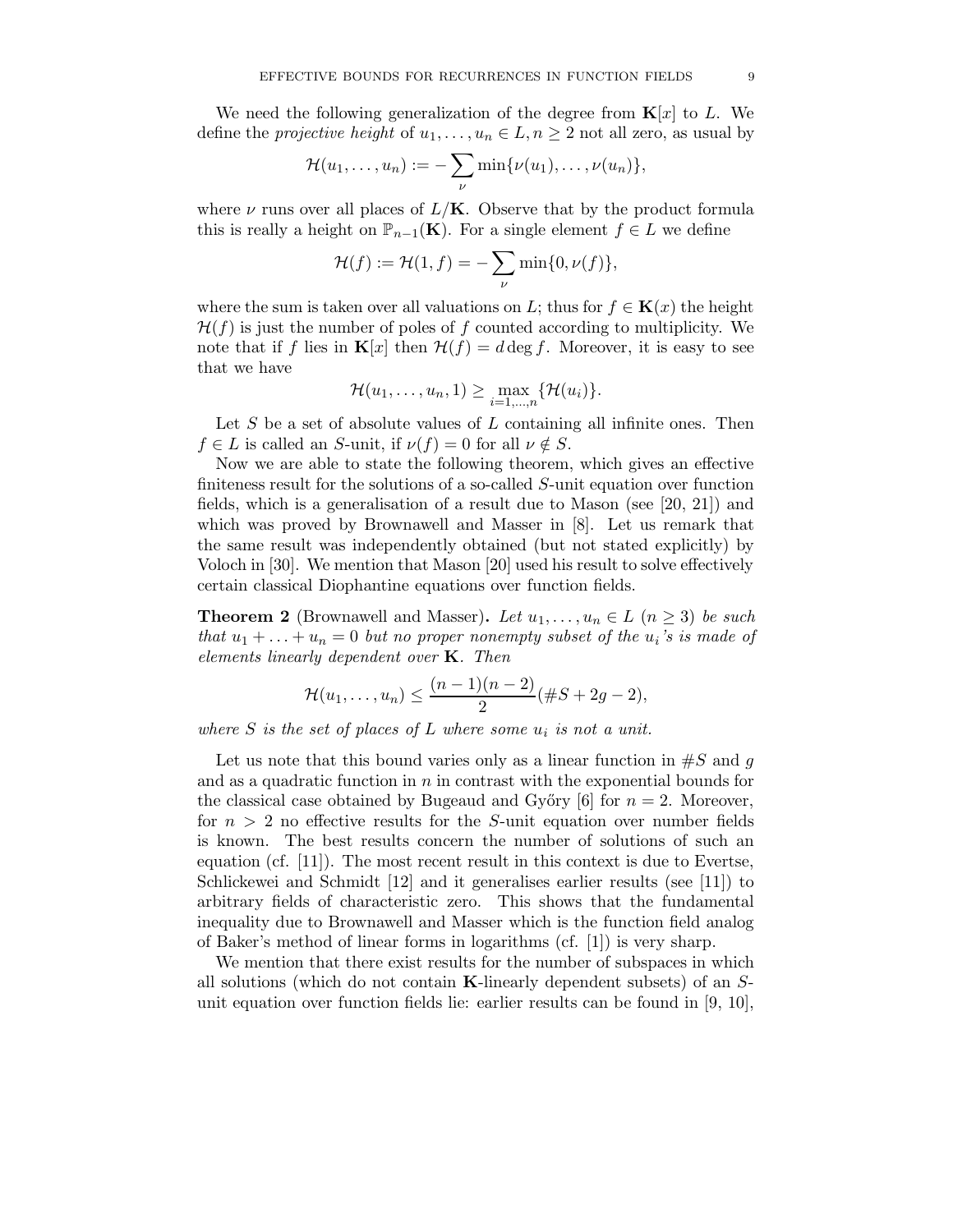but these results were very recently significantly improved by Evertse and Zannier [13].

Let us mention that a further sharpening of the Brownawell-Masser inequality was obtained by Zannier in [31]. In this paper we will use the result from above.

### 6. Proof of the Main Theorem and Corollary 1

First we give the proof of the main theorem. So, let us assume that the set

$$
\mathcal{V} := \left\{ \pi_{il}^{(j)} \alpha_i^{(j)^{n_j}} \; : \; l = 1, \dots, r_i, i = 1, \dots, d_j, j = 1, \dots, k \right\}
$$

is linearly dependent over  $K$ . In this case we have an equation

$$
\sum_{j=1}^{k} \sum_{i=1}^{d_j} \sum_{l=1}^{r_i} c_{jil} \pi_{il}^{(j)} \alpha_i^{(j)}^{n_j} = 0,
$$

for some  $c_{ijl} \in \mathbf{K}$ , not all of them equal to zero. Now we apply the Brownawell-Masser inequality (Theorem 2) to this equation. Observe that we cannot apply it in the case  $k = 1$  and  $d_1 = 2, r_1 = r_2 = 1$ . But this case is trivially included in the argumentation below. Namely, in this case we have at most one  $n$ , which is given by

$$
n_1 = \frac{-\nu \left(\pi_{11}^{(1)}\right) - \nu \left(\pi_{21}^{(1)}\right)}{\nu \left(\alpha_1^{(1)}\right) - \nu \left(\alpha_2^{(1)}\right)}
$$

for every  $\nu$  for which the denominator is not zero.

Therefore, we get that for every  $(n_1, \ldots, n_k) \in \mathbb{N}^k$  for which the above equation holds, but no proper subset of  $V$  is linearly dependent over  $K$ , we have  $\sqrt{ }$ 

$$
\mathcal{H}\left(\mathcal{V}\right) \leq \frac{(d-1)(d-2)}{2} \left(\left(\sum_{\substack{\nu \text{ with} \\ \nu(\alpha_i^{(j)}) \neq 0 \\ \nu(\pi_{il}^{(j)}) \neq 0}}1\right) + 2g - 2\right),
$$

where

$$
d = \sum_{j=1}^{k} \sum_{i=1}^{d_j} r_i.
$$

On the other side we trivially have that

$$
\mathcal{H}(\mathcal{V}) \geq \max_{\substack{(i,l) \neq (u,v) \\ 1 \leq i, u \leq d_j \\ 1 \leq l, v \leq r_i}} \left\{ \mathcal{H} \left( \frac{\pi_{il}^{(j)} \alpha_{i}^{(j)^{n_j}}}{\pi_{uv}^{(j)} \alpha_{u}^{(j)^{n_j}}} \right) \right\}
$$

for every  $j \in \{1, \ldots, k\}$  with  $d_j \geq 2$ .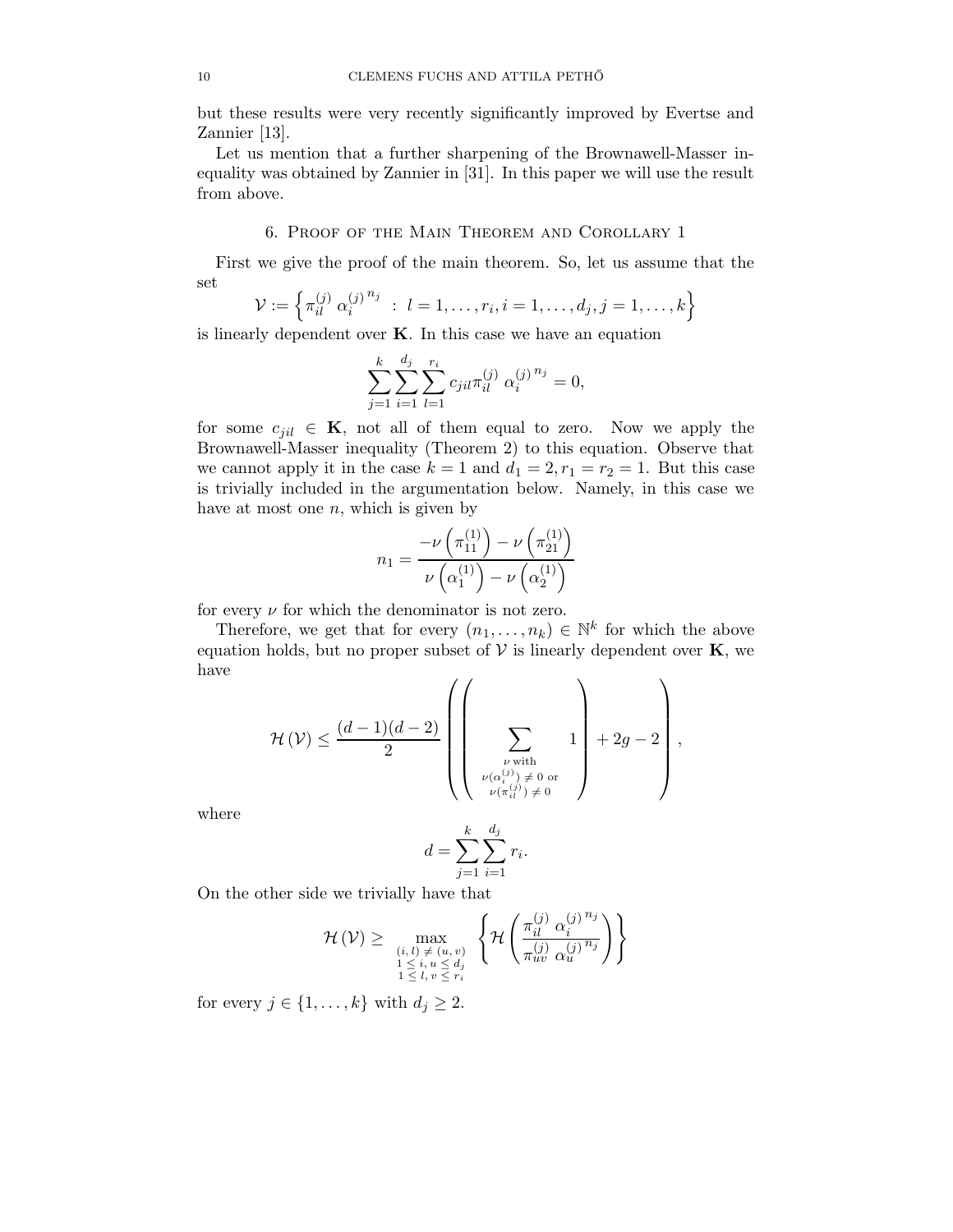For fixed  $(i, l) \neq (u, v), i, u \in \{1, ..., d_j\}, l, v \in \{1, ..., r_i\}$  we consider

$$
\mathcal{H}\left(\frac{\pi_{il}^{(j)} \alpha_{i}^{(j) n_{j}}}{\pi_{uv}^{(j)} \alpha_{u}^{(j) n_{j}}}\right) = \mathcal{H}\left(\frac{\pi_{il}^{(j)}}{\pi_{uv}^{(j)}} \left(\frac{\alpha_{i}^{(j)}}{\alpha_{u}^{(j)}}\right)^{n_{j}}\right) =
$$
\n
$$
= -\sum_{\nu} \min\left\{0, \nu \left(\frac{\pi_{il}^{(j)}}{\pi_{uv}^{(j)}} \left(\frac{\alpha_{i}^{(j)}}{\alpha_{u}^{(j)}}\right)^{n_{j}}\right)\right\} =
$$
\n
$$
- \sum_{\nu \text{ with } \atop \nu (\alpha_{i}^{(j)}) = \nu (\alpha_{u}^{(j)})} \min\left\{0, \nu \left(\frac{\pi_{il}^{(j)}}{\pi_{uv}^{(j)}}\right)\right\}
$$
\n
$$
-n_{j} \sum_{\nu \text{ with } \atop \nu (\alpha_{i}^{(j)}) < \nu (\alpha_{u}^{(j)})} \nu \left(\frac{\alpha_{i}^{(j)}}{\alpha_{u}^{(j)}}\right)
$$
\n
$$
- \sum_{\nu \text{ with } \atop \nu (\alpha_{i}^{(j)}) < \nu (\alpha_{u}^{(j)})} \nu \left(\frac{\pi_{il}^{(j)}}{\pi_{uv}^{(j)}}\right)
$$
\n
$$
= n_{j} \mathcal{H}\left(\alpha_{i}^{(j)}, \alpha_{u}^{(j)}\right) + C,
$$

which is true if  $n_j$  is large enough, because in this case the minimum with 0 is either always the second element or 0, to be more precise the above equation holds for

$$
n_j \geq -\frac{\nu(\pi_{il}^{(j)}) - \nu(\pi_{uv}^{(j)})}{\nu(\alpha_i^{(j)}) - \nu(\alpha_u^{(j)})}
$$

which is equivalent to

$$
\nu\left(\frac{\pi_{il}^{(j)}}{\pi_{uv}^{(j)}}\left(\frac{\alpha_i^{(j)}}{\alpha_u^{(j)}}\right)^{n_j}\right) \quad \left\{\begin{array}{rcl} \geq 0 & \text{if} & \nu\left(\alpha_i^{(j)}\right) > \nu\left(\alpha_u^{(j)}\right), \\ \leq 0 & \text{if} & \nu\left(\alpha_i^{(j)}\right) < \nu\left(\alpha_u^{(j)}\right), \end{array}\right.
$$

and where the constant  $C$  from above is given by

$$
C := \n\int_{\nu \text{ with } \nu(\alpha_i^{(j)}) = \nu(\alpha_u^{(j)})} \min \left\{ 0, \nu\left(\frac{\pi_{il}^{(j)}}{\pi_{uv}^{(j)}}\right) \right\} - \sum_{\substack{\nu \text{ with } \nu(\alpha_i^{(j)}) < \nu(\alpha_u^{(j)})}} \nu\left(\frac{\pi_{il}^{(j)}}{\pi_{uv}^{(j)}}\right) \\
\geq - \sum_{\substack{\nu \text{ with } \nu(\alpha_i^{(j)}) < \nu(\alpha_u^{(j)})}} \nu\left(\frac{\pi_{il}^{(j)}}{\pi_{uv}^{(j)}}\right).
$$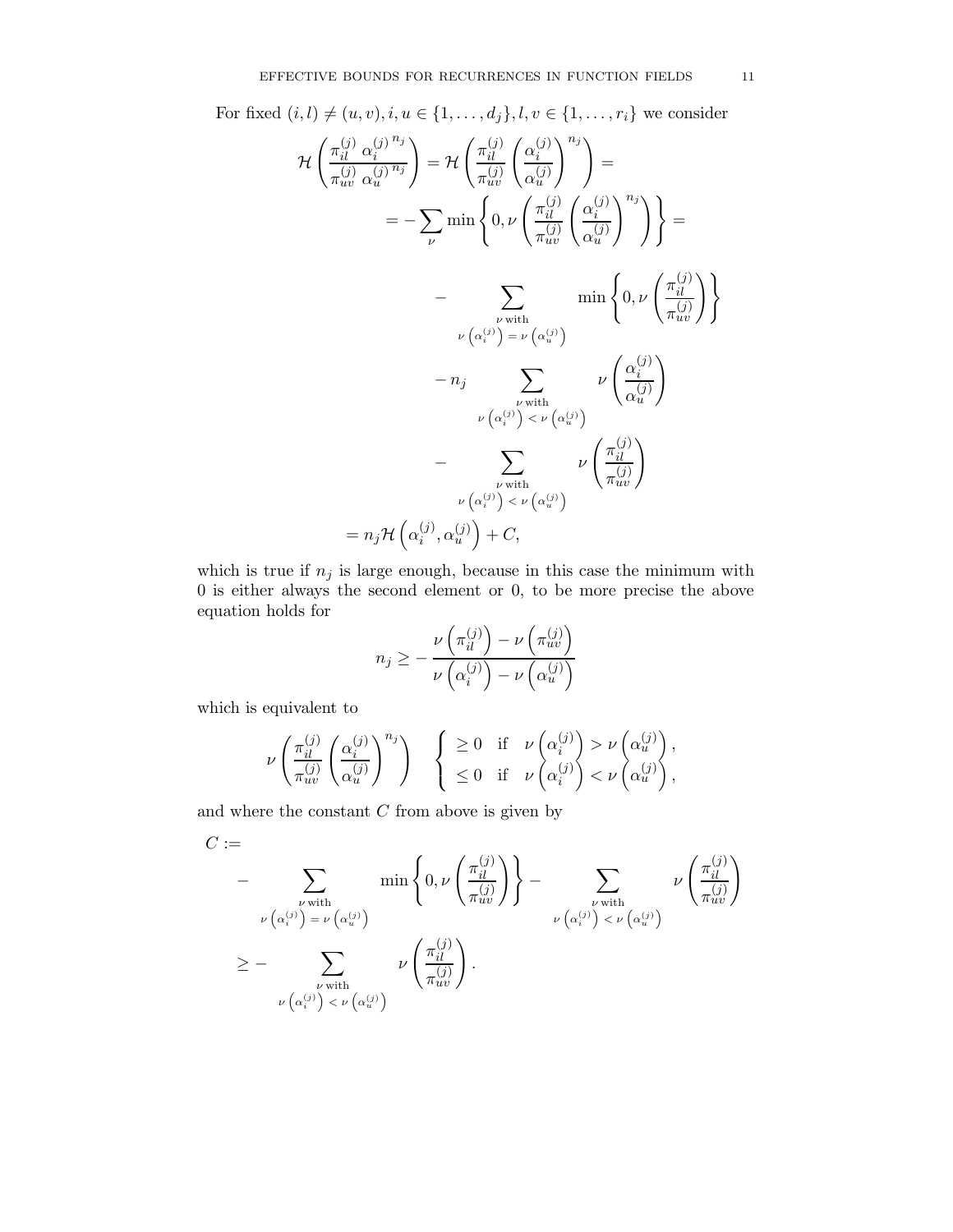Observe that for fixed j (with  $d_j \geq 2$ ) there are valuations  $\nu$  for which

$$
\nu\left(\alpha_i^{(j)}\right) \neq \nu\left(\alpha_u^{(j)}\right) \iff \nu\left(\frac{\alpha_i^{(j)}}{\alpha_u^{(j)}}\right) \neq 0,
$$

since we have assumed that these quotients are not in  $\mathbf{K}^*$ .

Now by taking the maximum over all pairs  $(i, l), (u, v)$  we get the upper bound

$$
n_j \le C^{(j)}
$$

for every  $j \in \{1, ..., k\}$  with  $d_j \geq 2$  as claimed in our theorem.

Let us mention that in the case that

$$
\pi_{il}^{(j)} = 1
$$
 for all  $l = 1, ..., r_i, i = 1, ..., d_j, j = 1, ..., k$ 

by applying the Brownawell-Masser inequality we immediately get

$$
\mathcal{H}(\mathcal{V}) \geq \mathcal{H}\left(\alpha_1^{(j)^{n_j}}, \ldots, \alpha_{d_j}^{(j)^{n_j}}\right) \n= -\sum_{\nu} \min \left\{ \nu \left(\alpha_1^{(j)^{n_j}}\right), \ldots, \nu \left(\alpha_{d_j}^{(j)^{n_j}}\right) \right\} = n_j \mathcal{H}\left(\alpha_1^{(j)}, \ldots, \alpha_{d_j}^{(j)}\right).
$$

By taking the maximum over  $j = 1, \ldots, k$ , we get the better upper bound mentioned in Remark 3.

PROOF OF COROLLARY 1.

Now, we give the easy proof of Corollary 1. First of all it is plain that

$$
\mathcal{H}\left(\alpha_i^{(j)},\alpha_u^{(j)}\right)\geq 0
$$

and that its value is always an integer. Since by our assumptions  $\alpha_i^{(j)}$  $\binom{j}{i}/\alpha_u^{(j)} \notin$  $\mathbf{K}^*$  for fixed j, we conclude that

$$
\mathcal{H}\left(\alpha_i^{(j)}, \alpha_u^{(j)}\right) \ge 1
$$

for all  $i, u, j$  with  $i \neq u$ . Moreover, we have the following estimate

$$
\max_{\substack{(i,l) \neq (u,v) \\ 1 \leq i,u \leq d_j \\ 1 \leq l,v \leq r_i}} \max_{\substack{\nu \text{ with} \\ \nu \left(\alpha_i^{(j)}\right) < \nu\left(\alpha_u^{(j)}\right) \\ \nu \left(\alpha_u^{(j)}\right) < \nu\left(\alpha_u^{(j)}\right) \\ \max_{\substack{(i,l) \neq (u,v) \\ 1 \leq i,u \leq d_j \\ 1 \leq l,v \leq r_i}} \sum_{\substack{\nu \text{ max} \\ \nu \left(\alpha_u^{(j)}\right) < \nu\left(\alpha_u^{(j)}\right) \\ \nu \left(\alpha_u^{(j)}\right) < \nu\left(\alpha_u^{(j)}\right) \\ \nu \left(\alpha_u^{(j)}\right) < \nu\left(\alpha_u^{(j)}\right) \\ \nu \left(\alpha_u^{(j)}\right) < \nu\left(\alpha_u^{(j)}\right) \\ \nu \left(\alpha_u^{(j)}\right) < \nu\left(\alpha_u^{(j)}\right) \nu\left(\alpha_u^{(j)}\right) \nu\left(\alpha_u^{(j)}\right)
$$

where

$$
\mathbf{p} = \left( \pi_{il}^{(j)} : 1 \le j \le k, 1 \le i \le d_j, 1 \le l \le r_i \right).
$$

Now plugging this into the upper bound obtained in Theorem 1, we get what we have claimed in the corollary.  $\Box$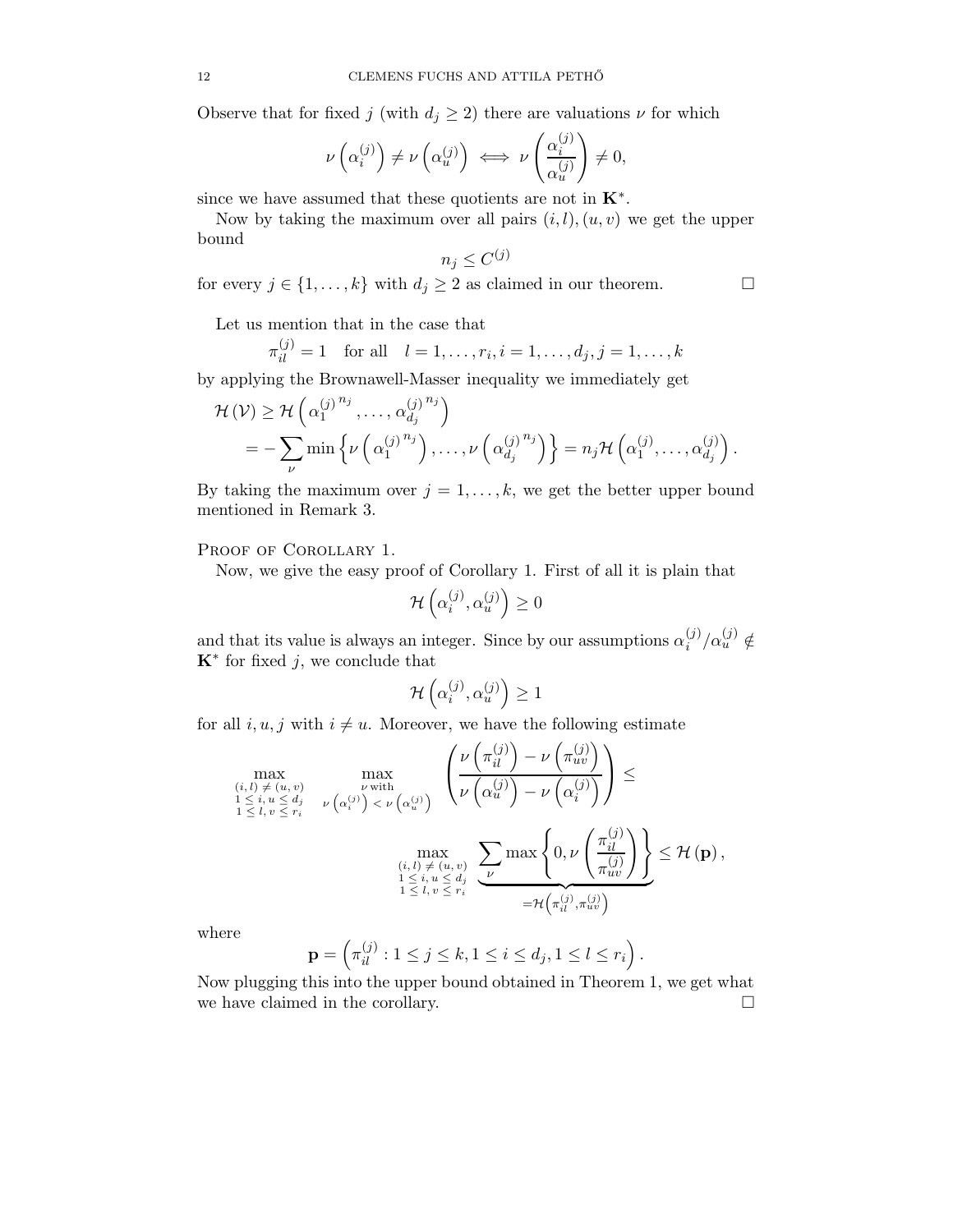7. Proof of Corollaries 2 and 3.

PROOF OF COROLLARY 2.

First we handle Corollary 2. We write

$$
P_i(x) = \sum_{l=1}^{u_i} \pi_{il} Q_{il}(x),
$$

where for fixed *i*, the  $\pi_{il} \in L^*$ ,  $l = 1, ..., u_i$  are linearly independent over **K** and the  $Q_{il}(x) \in \mathbf{K}[x]$ . It is clear that we have deg  $Q_{il} = u_i \le \text{deg } P_i$ , for every  $i = 1, \ldots, r$ . Now, if for  $n \in \mathbb{N}$ 

(5) 
$$
P_1(n)\alpha_1^n + \ldots + P_r(n)\alpha_r^n = 0
$$

holds, we have an identity of the form

$$
\sum_{i=1}^{r} \sum_{l=1}^{u_i} Q_{il}(n) \pi_{il} \alpha_i^n = 0
$$

This means that the set

$$
\mathcal{V} := \{ \pi_{11} \alpha_1^n, \dots, \pi_{1u_1} \alpha_1^n, \dots, \pi_{r1} \alpha_r^n, \dots, \pi_{ru_r} \alpha_r^n \}
$$

is linearly dependent over  $\bf{K}$ . First, we mention that there are at most finitely many *n* for which all the  $P_i(n) = 0$ . Of course the zeros of  $P_1(n) \cdots$  $P_r(n) = 0$  can be effectively bounded in terms of the coefficients and the degrees of the polynomials  $P_i$ ,  $i = 1, ..., r$ . Therefore, we may assume that not all the  $P_i(n)$  vanish. Consequently, not all the  $Q_{il}(n)$  vanish either. We may assume that  $r \geq 2$ , since for  $r = 1$  no additional solutions can appear.

For a given subset  $W \subseteq V$ , we consider the set  $\Sigma_W$  of those  $n \in \mathbb{N}$  for which the elements in  $\mathcal W$  are linearly dependent, but no proper subset is linearly dependent over **K**. Observe that the sets  $\Sigma_{W}$ ,  $\Sigma_{W'}$  for different subsets  $W, W'$  of V are not necessarily disjoint. Moreover, we remark that for any singleton W we have  $\Sigma_{\mathcal{W}} = \emptyset$  since a single element from L cannot be linearly dependent and for sets  $W$  consisting of precisely two elements of course no subset can be linearly dependent. Furthermore, a set  $W$  cannot contain only elements of the form  $\pi \alpha_i^n$  for one and the same *i*, because the elements  $\pi_{i1}, \ldots, \pi_{iu_i}$  are linearly independent over **K**. For the elements in  $\Sigma_{\mathcal{W}}$ , we can therefore give an effectively computable number  $C_W$  with  $n \leq C_W$  by Theorem 1. Since there are most  $2^d$  subset of  $\mathcal{V}$ , where  $d = \sum_{i=1}^r u_i$ , we get an upper bound for all  $n$  satisfying  $(5)$  just by taking the maximum of the bounds obtained in this way. From this the corollary follows.

PROOF OF COROLLARY 3.

In Corollary 3 we have to consider those  $n \in \mathbb{N}$  for which

$$
P_1(n)\alpha_1^n + \ldots + P_r(n)\alpha_r^n \in \mathbf{K}.
$$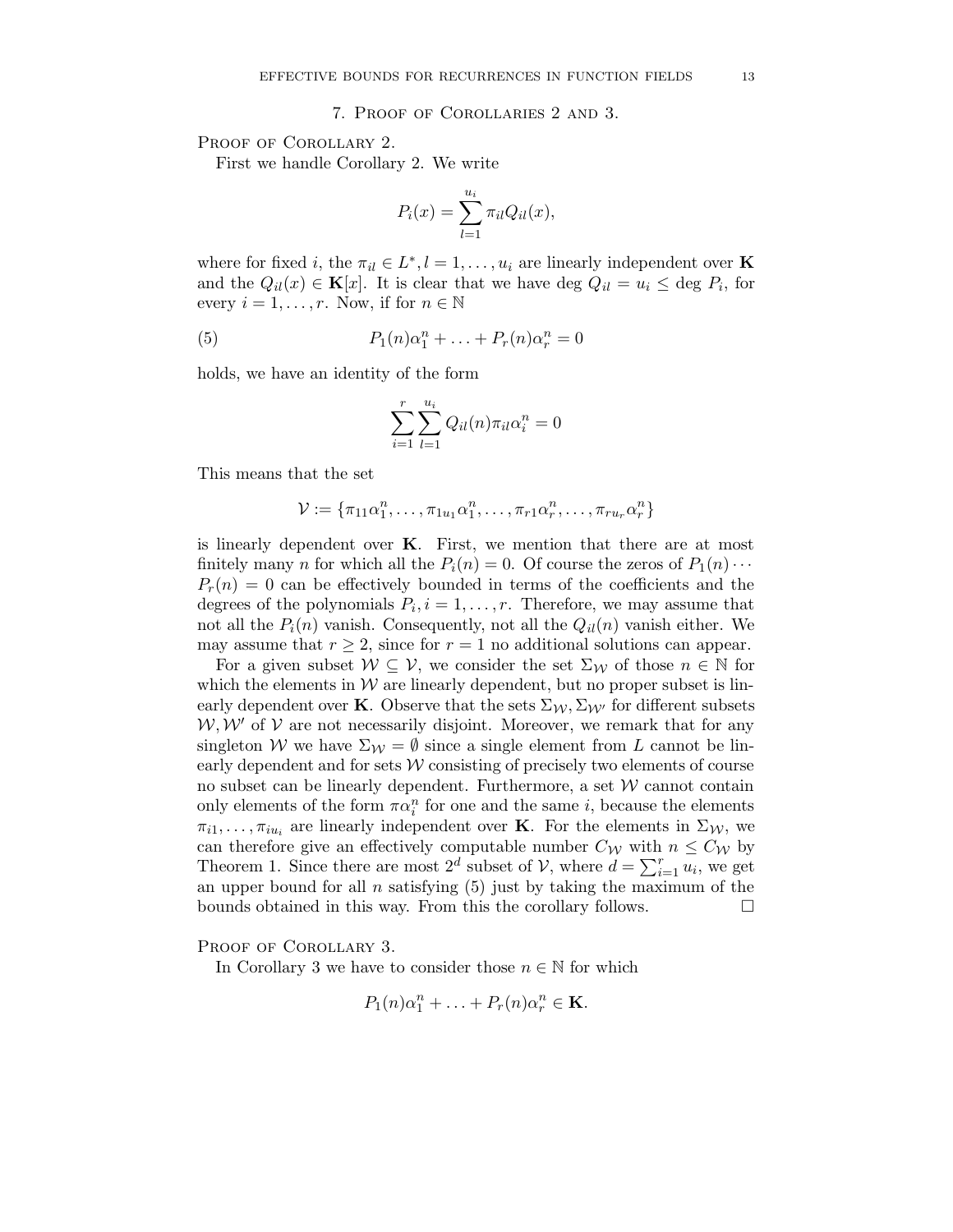As above this is equivalent to the equation

$$
\sum_{i=1}^{r} \sum_{l=1}^{u_i} Q_{il}(n) \pi_{il} \alpha_i^n - c \cdot 1^n = 0, \quad c = c(n) \in \mathbf{K}.
$$

Since we will apply Theorem 1 and since the "coefficients" from  $K$  do not play any role the same arguments as above lead to an effectively computable upper bound for those *n*. Therefore, the assertion follows.  $\Box$ 

#### 8. Proof of Corollaries 4, 5 and 6.

PROOF OF COROLLARIES 4 AND 5.

As in the proof of Corollaries 2 and 3 we consider the set

$$
\mathcal{V} := \{a_1 \alpha_1^n, \dots, a_p \alpha_p^n, b_1 \beta_1^m, \dots, b_q \beta_q^m\}.
$$

A solution  $(n, m) \in \mathbb{N}$  of the equation

$$
G_n = H_m
$$
 or  $G_n = c H_m$ ,  $c = c(n, m) \in \mathbf{K}^*$ 

implies that the set  $V$  is linearly dependent over  $K$ . We consider for each partition  $V = W_1 \cup ... \cup W_r$  the set of solutions  $(m, n)$  of the above mentioned equations such that for  $i = 1, \ldots, r$ , the elements of  $\mathcal{W}_i$  are linearly dependent over **K**, whereas each proper subset of  $\mathcal{W}_i$  is linearly independent over  $K$ . Assuming this set of solutions is non-empty, we have that each set  $\mathcal{W}_i$  contains at least two elements, since no single element of  $\mathcal V$  vanishes.

Suppose first there is a set  $W \in \{W_1, \ldots, W_r\}$  containing two distinct elements  $a_i \alpha_i^n, a_j \alpha_j^n$ . Applying Theorem 1 to the set W implies an upper bound  $C_{1,\mathcal{W}}$  for n. It may happen that W contains at most one element of the form  $b_l \beta_l^m$ ; then Theorem 1 does not provide an upper bound for m. To estimate m from above we consider for every  $n_0 \leq C_{1,\mathcal{W}}$  the equations

$$
H_m = G_{n_0}
$$
 or  $H_m = c^{-1}G_{n_0}$ ,  $c = c(n_0, m) \in \mathbf{K}^*$ ,

respectively. By Corollary 2 we get an effectively computable number  $C_{2,\mathcal{W}}$ such that  $m \leq C_{2,\mathcal{W}}$  for every solution of these equations. Observe that the varying constant c may be disregarded in an application of the corollary. The same arguments works if W contains two distinct elements  $b_i \beta_i^m, b_j \beta_j^m$ .

Suppose now that each set among  $W_1, \ldots, W_r$  contains precisely two elements  $a_i \alpha_i^n, b_j \beta_j^m$ . Then  $p = q$  and there exists a permutation  $\rho$  of the set  $\{1,\ldots,p\}$  such that  $\mathcal{V} = \mathcal{W}_1 \cup \ldots \cup \mathcal{W}_r$  with  $\mathcal{W}_i = \{a_i \alpha_i^n, b_{\rho(i)} \beta_{\rho(i)}^m\}$  for all  $i=1,\ldots,p.$ 

In this case, we have equations of the form

(6) 
$$
c_1 a_i \alpha_i^n = c_2 b_j \beta_j^m
$$

with  $c_1, c_2 \in \mathbf{K}^*$ . This equation can only hold for one pair  $(n_0, m_0) \in \mathbb{N}$ unless the set of zeros and poles of  $\alpha_i$  and  $\beta_i$  coincide. Let  $\nu$  be one of these zeros and poles. Then (6) implies that  $n = rm + s$  for the integers

$$
r = \frac{\nu(\beta_j)}{\nu(\alpha_i)}, \quad s = \frac{\nu(b_j) - \nu(a_i)}{\nu(\alpha_i)}
$$

.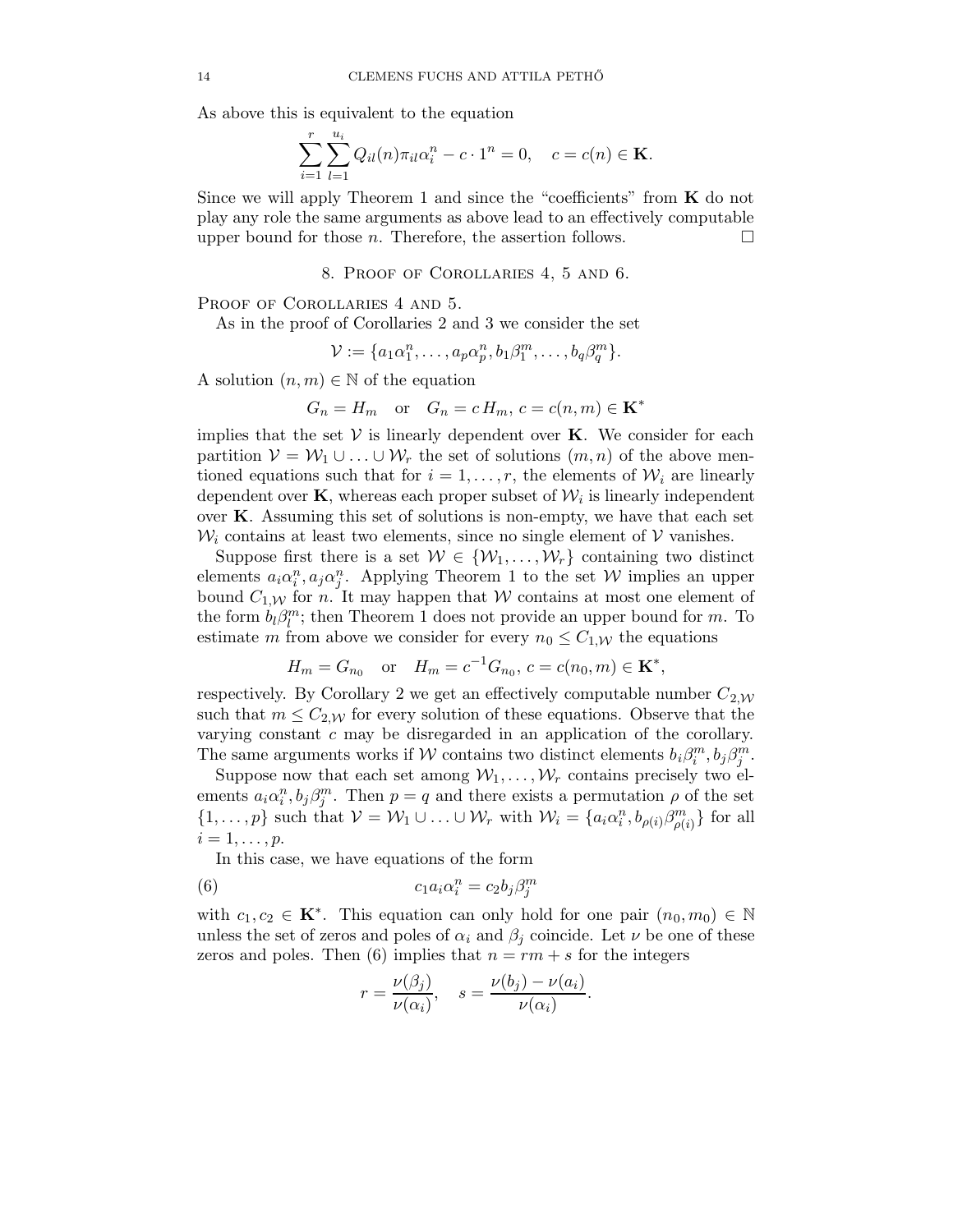Putting this into (6) we get

$$
-\frac{c_1a_i}{c_2b_j}=\left(\frac{\beta_j}{\alpha_i^r}\right)^m.
$$

This equation holds for one  $m = m_0$  only, unless  $\beta_j / \alpha_i^r$  is a root of unity and  $c_1a_i/(c_2b_i)$  is also a root of unity. Then the equation holds for all m in an arithmetic progression.

Thus, we conclude that the equation holds just for one  $(n_0, m_0) \in \mathbb{N}^2$ , unless we have  $p = q$  and there exist integers  $n_0, m_0, r, s, rs \neq 0$  such that we have to consider

 $G_{n_0+rm} = H_{m_0+sm}$  or  $G_{n_0+rm} = c H_{m_0+sm}$ ,  $c = c(m) \in \mathbf{K}^*$ ,

respectively and there exists a permutation  $\rho$  such that  $\alpha_i^r/\beta_{\rho(i)}^s = \delta_i$  is a root of unity. Therefore the equation from above can be rewritten as

$$
\sum_{i=1}^p \left( a_i \alpha_i^{n_0} - b_{\rho(i)} \beta_{\rho(i)}^{m_0} \delta_i^m \right) \beta_{\rho(i)}^{sm} = 0
$$

or

$$
\sum_{i=1}^p \left( a_i \alpha_i^{n_0} - c b_{\rho(i)} \beta_{\rho(i)}^{m_0} \delta_i^m \right) \beta_{\rho(i)}^{sm} = 0,
$$

respectively.

Now, we get by Theorem 1 an effectively computable upper bound for  $m$ in both cases unless all coefficients vanish. In the first case this can happen only for one m (which can be computed explicitly), unless  $a_i \alpha_i^{n_0} / (b_j \beta_j^{m_0})$ is also a root of unity and in this case the coefficient vanishes in an arithmetic progression. Since the intersection of these arithmetic progressions (for varying  $i = 1, \ldots, p$ ) is either empty or again an arithmetic progression, the conclusion follows. In the second case (Corollary 5) the situation is a little bit more involved since  $c = c(m)$  may depend on m. Here we see that the vanishing of all coefficients implies that

$$
c = \frac{a_i \alpha_i^{n_0}}{b_{\rho(i)} \beta_{\rho(i)}^{m_0} \delta_i^m}
$$

for all  $i = 1, \ldots, p$ . Therefore, the ratios on the right hand side are independent of i. This gives

$$
\frac{a_i\alpha_i^{n_0}b_{\rho(1)}\beta_{\rho(1)}^{m_0}}{b_{\rho(i)}\beta_{\rho(i)}^{m_0}a_1\alpha_1^{n_0}}=\left(\frac{\delta_i}{\delta_1}\right)^m
$$

for  $i = 2, \ldots, p$ . As above, this may hold either for at most a single m, which can be calculated explicitly, or in a whole arithmetic progression. In both cases we have the conclusion as claimed in the corollary.  $\square$ 

### PROOF OF COROLLARY 6.

Corollary 6 is an immediate consequence of Corollary 5.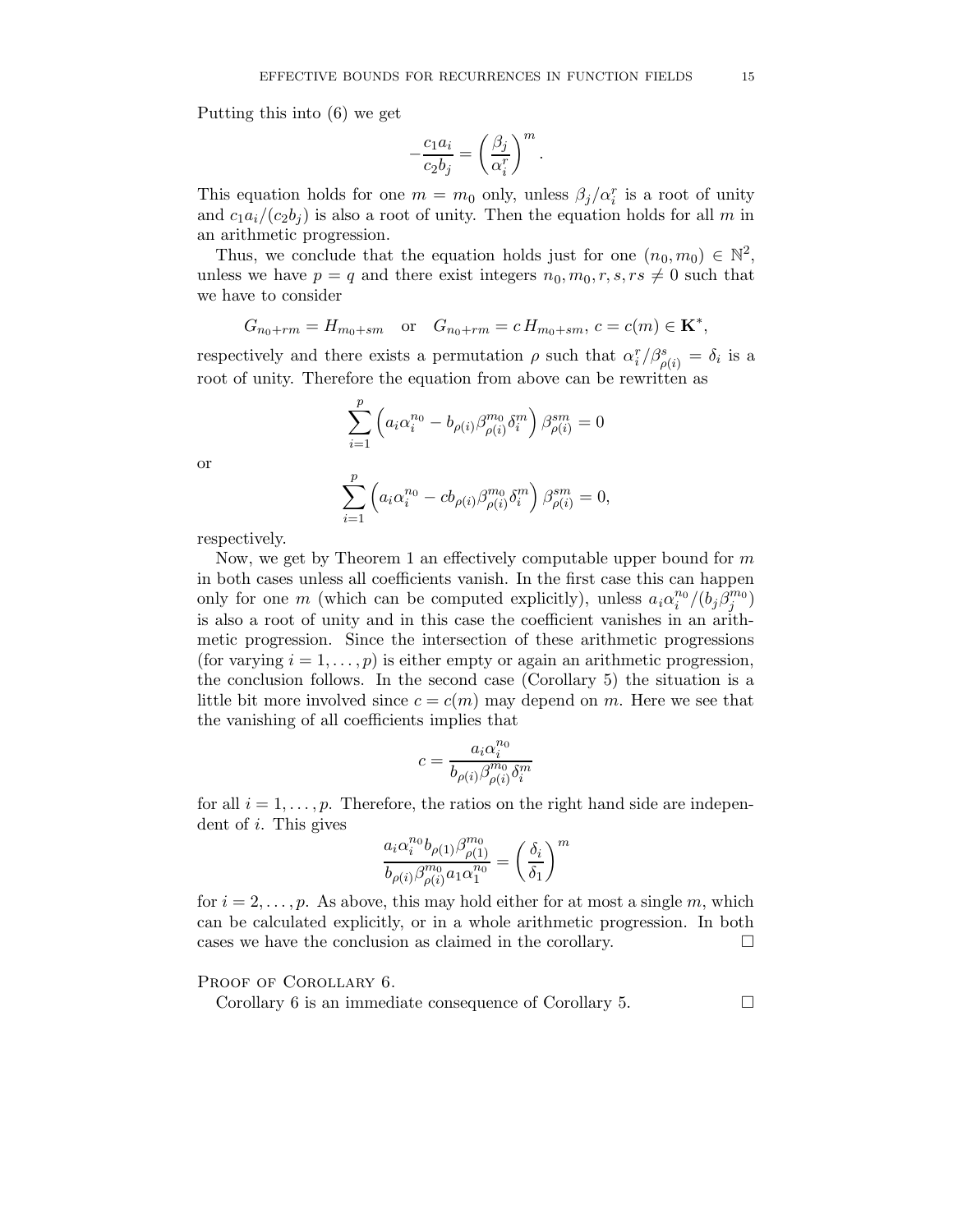#### 9. Acknowledgements

This paper was written during a visit of the first author at the University of Debrecen in the frame of a joint Austrian-Hungarian project granted by the Austrian Exchange Service (Nr.  $A-27/2003$ ) and the Hungarian TeT foundation. The first author is grateful to Attila Pethő for his hospitality.

#### **REFERENCES**

- 1. A. Baker, New advances in transcendence theory, Cambridge Univ. Press, Cambridge, 1988.
- 2. F. Beukers, The multiplicity of binary recurrences, Compositio Math. 40 (1980), 251-267.
- 3. F. Beukers, The zero-multiplicity of ternary recurrences, Compositio Math. 77 (1991), 165-177.
- 4. F. Beukers and R. Tijdeman, On the multiplicities of binary complex recurrences, Compositio Math. 51 (1984), 193-213.
- 5. E. BOMBIERI, J. MÜLLER AND U. ZANNIER, Equations in one variable over function fields, Acta Arith. 99 (2001), 27-39.
- 6. Y. BUGEAUD AND K. GYŐRY, Bounds for the solutions of unit equations, Acta Arith. 74 (1996), 67–80.
- 7. L. CERLIENCE, M. MIGNOTTE AND F. PIRAS, Suites récurrentes linéaires: propriétés  $alg\'ebriques et arithm\'etiques, Enseign. Math. (2) 33 (1987), 67–108.$
- 8. W. D. Brownawell and D. Masser, Vanishing sums in function fields, Math. Proc. Cambridge Philos. Soc. 100 (1986), 427-434.
- 9. J.H. Evertse, On equations in two S-units over function fields of characteristic 0, Acta Arith. 47 (1986), 233–253.
- 10. J.H. EVERTSE AND K. GYŐRY, On the number of solutions of weighted unit equations, Compositio Math. 66 (1988), 329–354.
- 11. J.H. EVERTSE, K. GYŐRY, C. L. STEWART AND R. TIJDEMAN, S-unit equations and their applications. In: New advances in transcendence theory (ed. by A. Baker), 110–174, Cambridge Univ. Press, Cambridge, 1988.
- 12. J.H. EVERTSE, H.P. SCHLICKEWEI AND W. M. SCHMIDT, Linear equations in variables which lie in a multiplicative group, Ann. Math. 155 (2002), 1–30.
- 13. J.H. Evertse and U. Zannier, Linear equations with unknowns from a multiplicative group in a function field, Preprint (http://www.math.leidenuniv.nl/∼evertse/04 functionfields.ps).
- 14. C. FUCHS, On the equation  $G_n(x) = G_m(P(x))$  for third order linear recurring sequences, Port. Math. (N.S.) **61** (2004), 1-24.
- 15. C. FUCHS, A. PETHŎ AND R. F. TICHY, On the Diophantine equation  $G_n(x)$  =  $G_m(P(x))$ , Monatsh. Math. 137 (2002), 173-196.
- 16. C. FUCHS, A. PETHŎ AND R. F. TICHY, On the Diophantine equation  $G_n(x)$  =  $G_m(P(x))$ : Higher-order recurrences, Trans. Amer. Math. Soc. 355 (2003), 4657-4681.
- 17. C. FUCHS, A. PETHŐ AND R. F. TICHY, On the Diophantine equation  $G_n(x) = G_m(y)$ with  $Q(x, y) = 0$ , Preprint (http://finanz.math.tu-graz.ac.at/∼fuchs/oegngmad2.ps).
- 18. M. LAURENT, Équations exponentielles polynômes et suites récurrentes linéares, Astérisque 147-148 (1987), 121-139.
- 19. M. LAURENT, Équations exponentielles-polynômes et suites récurrentes linéaires, II, J. Number Theory 31 (1989), 24-53.
- 20. R. C. Mason, Equations over Function Fields, Lecture Notes in Math. 1068 (1984), Springer, Berlin, 149–157.
- 21. R. C. Mason, Norm form equations I, J. Number Theory 22 (1986), 190-207.